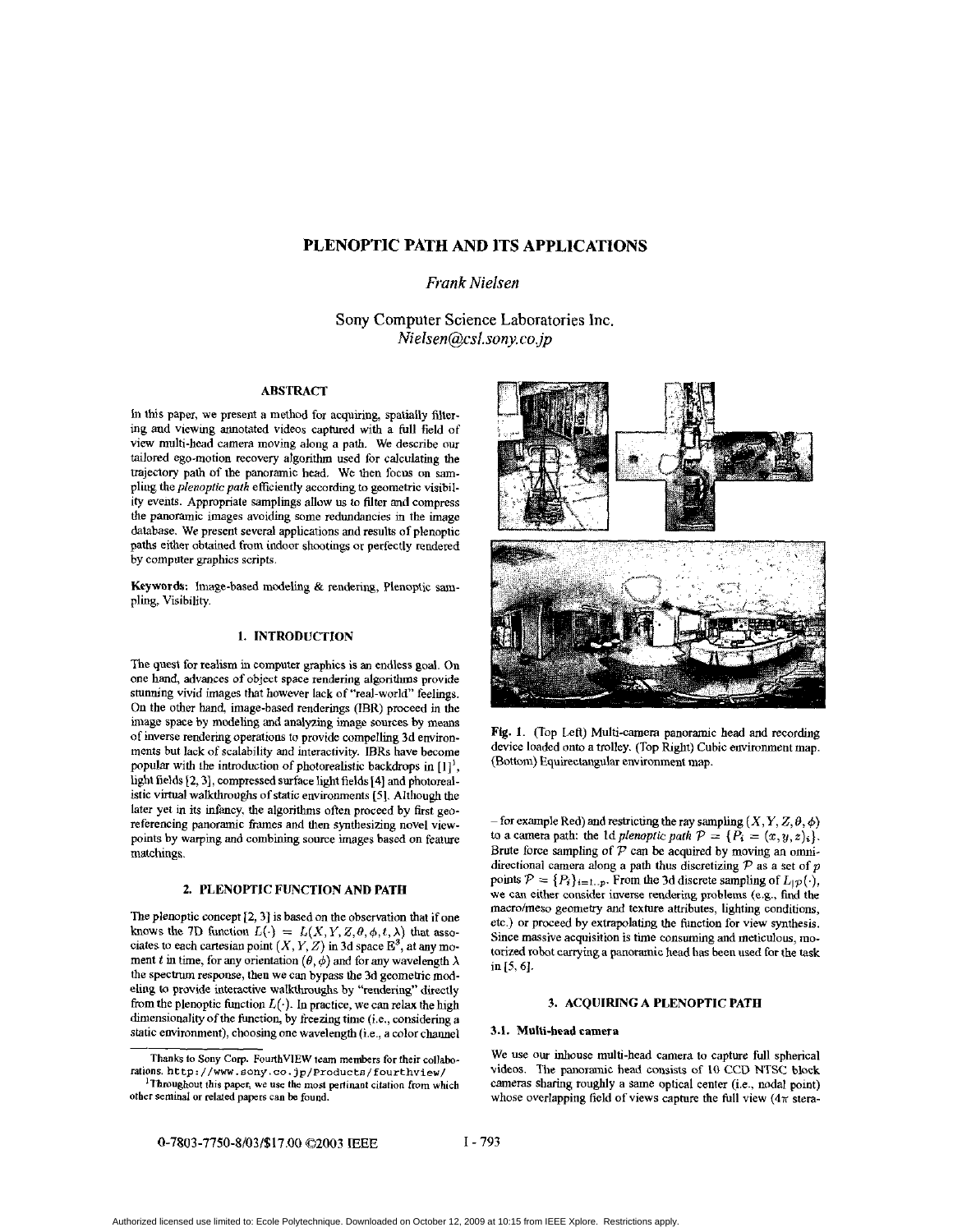

Fig. 2. **Surround** image computed from a CG script

dian angle) at 60 interlaced frames per second. We put the camera and reconling system onto a trolley and power them wilh batteries to freely capture surrounding environments (The trolley is pushed manually by hands **as** shown in Figure I .) Algorithms forstitching, viewing and coding the environment maps are explained in details in [7]. We record of the order of  $p \propto 10000$  panoramic frames  $I_i, i \in \{1, ..., p\}$  with high resolution<sup>2</sup> (i.e., say 2048x1024 image size for equirectangular panoramas).

#### **3.2.** Computer graphics scripts

We can also compute full view images and plenoptic paths using ray tracing or radiosity softwares. We chose  $Povrav<sup>3</sup>$  to compute surround images since its source code is disclosed<sup>4</sup> and some nontrivial CG scripts' are available (see Figure 2). Working with CG images is useful for benchmarking since it has the advantage of having **a** perfect virtual surround camera (ie., no physical obstructions by devices, and no one needed to push the camera on their *knees!)* and correct imageries (constant lighting. no parallax. no noise. **etc.).** 

### **4. EGOMOTION RECOVERY**

We describe our simple algorithm for recovering the camera extrinsic positions. Since panoramic images have no intrinsic parameters, we end up with a Euclidean path (defined up to a scaling factor) of spatially indexed panoramic images. GPS has been used to roughly annotate the video of outdoor large-scale panoramic paths. Unfortunately, this ends up in too coarse positions that **can** not be used for view synthesis **[8.** *91.* Wsion algorithms have recently proven successful in the match moving industry. where virtual and real camera paths have to be matched for visual effect productions. Based on feature trackings<sup>6</sup> the position tags  $(x, y, \theta)$ <sub>i</sub>,  $i \in \{1, ..., p\}$  of omnidirectional images are calculated. Below, we sketch yet an easy and fast global egomotion algorithm for our constrained case of a panoramic camera moving on a fixed height plane:

- Compute rough rotation sequence  $\theta_i$  (pixel-based method).
- Compute rough translation sequence  $(x, y)_i$  (feature-based method).
- Refine  $(x, y, \theta)_i$  by performing a dense global optimization based on the initial estimations (feature-based method taking properly into **account** ail parameters at once).

Since we do not need **lo** indicate landmarks nor initialize beforehand the path, it makes the acquisition system convenient to use.

#### **4.1.** Coarse orientations

Absolute orientation indicates the "North" of the panorama images. Although simple the algorithm performs well without feature matchings. Say our images are in the equirectangular format of size  $w \times h$ , then for each panoramic frame  $I_i$  we average each column pixels to get corresponding 1d ring images  $R_i$ . We then register consecutively the ring images  $R_i$ ,  $R_{i+1}$  (eventually with subpixel accuracy [10]) to get the orientation shift. *(A pixel unit* in the ring image corresponding to a shift of  $\frac{2\pi}{n}$  radian.) Averaging the columns can be done within a restricted latitude range by weighting the pixels according **to** their corresponding vertical subtended mgle lengths.

#### **4.2.** Coarse translations

Once the images are approximately oriented, we need to find the sequence  $(x, y)_i$ . As most structure from motion algorithms do, we also reconstruct a set of Euclidean 3d points. We compute 1d translations by chunks as follows: First, partition the path into seg**ments** (sequence of consecutive images) where orientations **does**  not **chansc** much. This defines a polyline where segment lengths  $\lambda_i$  remained to be calculated (see Figure 5). Given the extremity images  $I_d$  and  $I_{d+k}$  of a chunk of length k, we compute the translation parameter  $\lambda_d$  from commonly tracked features<sup>7</sup> of  $I_d, ..., I_{d+k}$ (see **Fipure** 3) using standard numerical analysis. The sequence  $(x,y)_i$  is then obtained from  $(\theta,\lambda)_i$  by doing polar to cartesian conversions.

#### **4.3.** Parameter refinements

We improve numerically the sequence  $(x, y, \theta)$ ; by correlating properly the rotations and translations in a maimer similar to methods described in [11, 12]. Although crucial for view synthesis applications, here we roughly analyze combinatorial events happening along the path so **that** this last step does not iniprove dramatically the filtering process.

## *I.* **FILTERING SPATIALLY THE PLENOPTIC PATH**

Once a plenoptic path has been acquired, we would like **to** sample/annotate it appropriately so that "redundant" images (images bringing not that much new information) are removed. (Sampling is also useful for progressive coding of the plenoptic path. etc.) Chai et al. [13] investigated the sampling of  $L(·)$  using spectral analysis. Our study is tiilored *for* plenoptic paths *(a* subset of plenoptic functions) where geometric decomposition is used.

*<sup>2</sup>See* **[7]** for environment representations **and** equivalent sizes. *'Se* http: **//www** .povray. **org** 

**<sup>4</sup>Namely, we** mudify **the procedure** create-ray of the **file**  render. cpp in order to output our image format by defining a bijective **fuoclion** that maps to each pixel (z. **y)** of the CG **image** its corresponding  $(\theta, \phi)$  angular coordinates.

**<sup>-</sup>Some** scnpts **can** bc **found at** http: **//www.** irtc. **org** 

<sup>6</sup>This approach is **also** mentioned **in** (6, I?. *111.* 

<sup>&</sup>lt;sup>7</sup>We use the Kanade-Lucas-Tomasi library for this purpose. http://vision.stanford.edu/~birch/klt/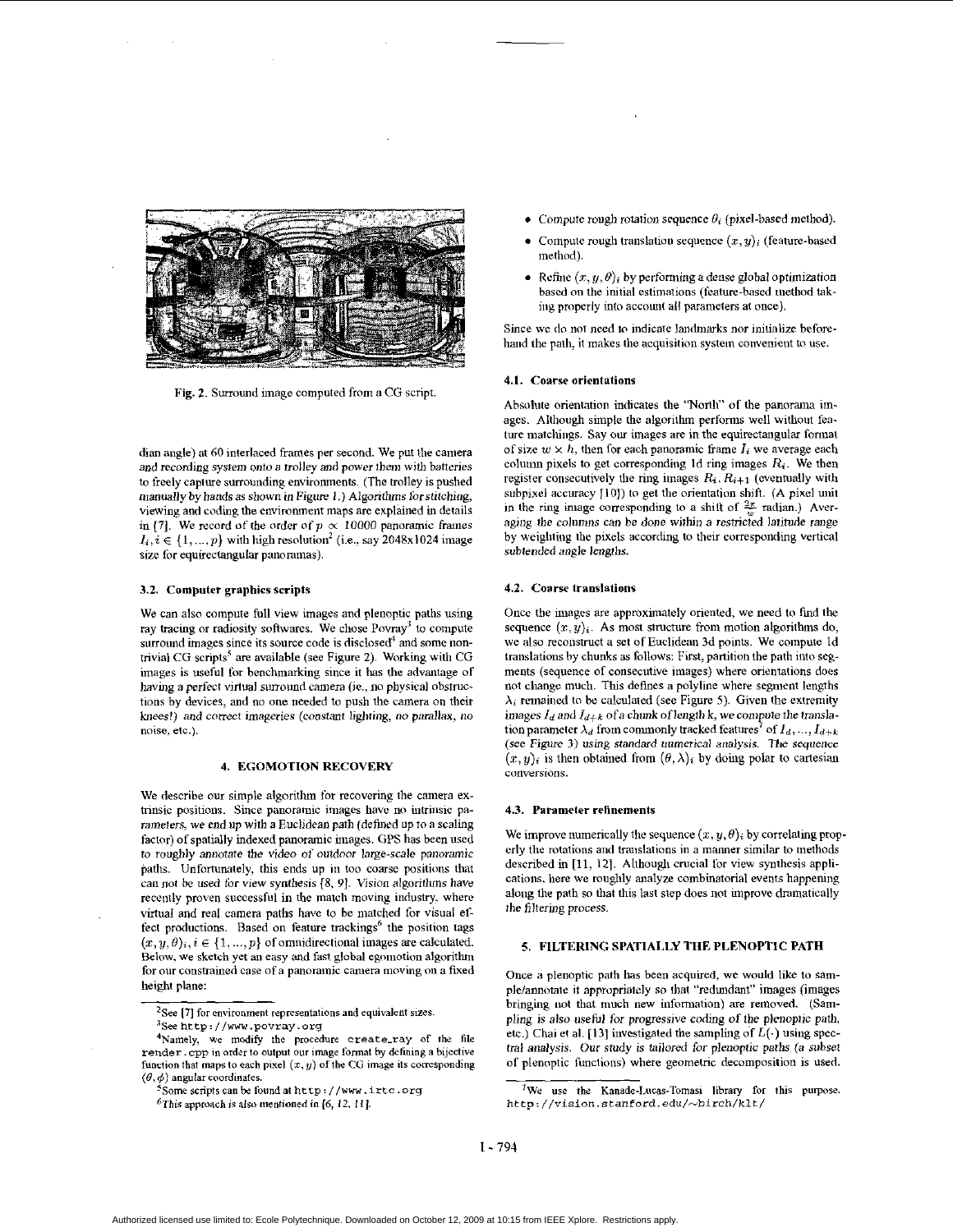

Fig. **3.** Features tracked from the plenoptic path sequence.



Fig. 4. Envelope  $\mathcal{E}(O)$  where O denotes the center. The thick black lines are polylines describing the scene. The dashed starshaped polygon is the resulting envelope  $\mathcal{E}(O)$  from  $O$ .

One approach to reduce the number of surround images is to select/distribute viewpoints  $P_i$  uniformly along the path  $P$  proportionally to the curve length (path length parameterization). This is efficient if no geometric information is available. Below, we introduce a geometric analysis of combinatorial events arising dong *P.*  Let  $\mathcal F$  denotes the *free* space, that is the space not occluded by any of the *n* objects of the scene  $S = \{S_1, ..., S_n\}$ .  $\mathcal{F} = \mathbb{E}^3 \setminus \cup_{i=1}^n S_i$ . Let  $V \subseteq \mathcal{F}$  be the *viewable* space, that is the portion of free space where the user is allowed to move interactively. Given a position  $P \in V$ , let  $\mathcal{E}(P)$  denotes the lower envelope surrounding P (see [14] for a glossary of geometric terms). That is  $\mathcal{E}(P)$  is defined as the radial function  $r(\theta, \phi)$  that for a given  $(\theta, \phi)$  angular coordinates, returns the distance to the first hit object of  $S$ , if it exists, of a ray emanating from P with direction  $(\theta, \phi)$  (see Figure 4). Note that  $\mathcal{E}(\cdot)$  is not necessarily continuous. Moving P slightly changes  $\mathcal{E}(P)$  smoothly unless it reaches a critical combinatorial event defined by a visibility event (occlusion/disocclusion). Let  $\mathcal{A}(\mathcal{S})$  be the partition of  $V$  into elementary visibility cells (see Fig-



Fig. *5.* Schematic illustration of a visibility graph and its cell decomposition.

ure 5). If S consists of n triangles of  $E^3$  then  $A(S)$  has complexity  $O(n^9)$ . However, if we restrict to 2d cells cut by a straight line the complexity falls to  $O(n^3)$  and becomes tractable (the combinatorial size of all envelopes cut by a straight line being  $O(n^3)$ , see the Zone theorem [14]). Note that if we constrain the visiblity cells to have a minimum *'Width"* then the complexity becomes **linear** (i.e.. proportional to the path length). For indoor shooting, we consider a floor map (often available in drawing exchange format - DXF format) of the building to get<sup>8</sup> the visibility graph. Note that for *n* small, we can apply a naive quadratic algorithm to compute its restriction to *a* polyline. For a given visibility cell, say of volume U and plenoptic path length intersecting it oflength *1,* we chouse to sample the path inside this cell according the ratio  $\frac{l^3}{v}$ . At portions where the visibility information change much (i.e., going from one large visibility cell *to* another), we increase locally furthermore the sampling rate to provide smoother transitions. The database of images can thus be reduced by *1* or 2 orders of magnitude while keeping its semantics. For complex CG scripts having non-trivial visibility graphs (since *n* is very large!), we can nevertheless estimate roughly the current viewpoint cell volume  $v$  as follows: each pixel  $e_{i,j}$  of a RGBZ environment image (color and depth information **di,;** stored **at** each pixel) subtends a corresponding solid angle *ai,j.* Since the solid angles partition **the** full unit sphere, we simply add their contribution to get  $v = \frac{1}{4\pi} \sum_{i,j} a_{i,j} d_{i,j}$ . Let us make the assumption that if the volume change *significantly*, this means that we moved from one visibility cell to another. Then we can first probe for combinatorial events along a given plenoptic path and then sample it accordingly (that is render  $P$ ). The sampling for CG scripts can be done online as we incrementally planify for the next best viewpoint along the path P.

**<sup>&#</sup>x27;A 26** visibility graph **package is wailable in CGAL. <http://www.cgal.org>**